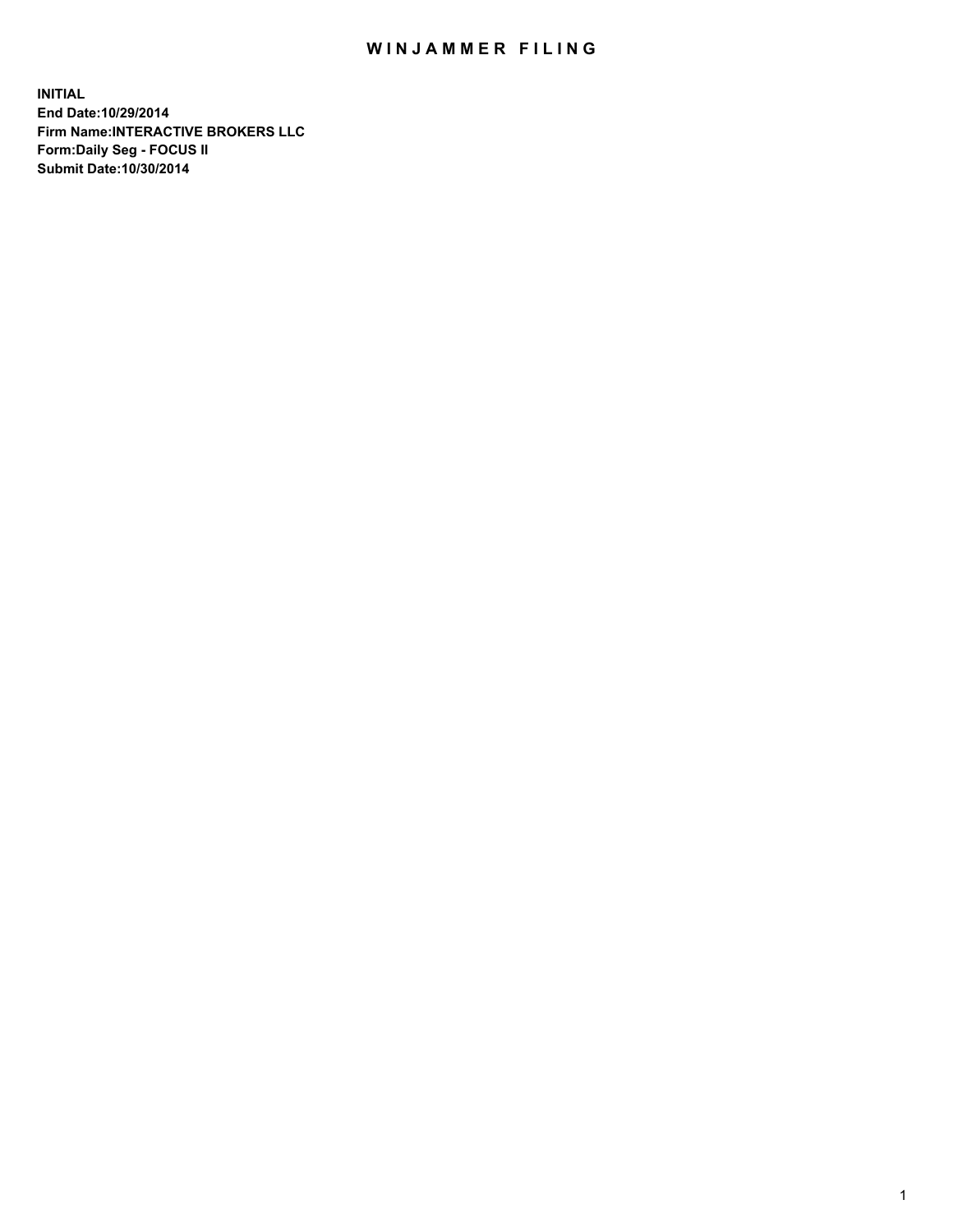## **INITIAL End Date:10/29/2014 Firm Name:INTERACTIVE BROKERS LLC Form:Daily Seg - FOCUS II Submit Date:10/30/2014 Daily Segregation - Cover Page**

| Name of Company<br><b>Contact Name</b><br><b>Contact Phone Number</b><br><b>Contact Email Address</b>                                                                                                                                                                                                                          | <b>INTERACTIVE BROKERS LLC</b><br><b>Michael Ellman</b><br>203-422-8926<br>mellman@interactivebrokers.co<br>$m$ |
|--------------------------------------------------------------------------------------------------------------------------------------------------------------------------------------------------------------------------------------------------------------------------------------------------------------------------------|-----------------------------------------------------------------------------------------------------------------|
| FCM's Customer Segregated Funds Residual Interest Target (choose one):<br>a. Minimum dollar amount: ; or<br>b. Minimum percentage of customer segregated funds required:% ; or<br>c. Dollar amount range between: and; or<br>d. Percentage range of customer segregated funds required between:% and%.                         | <u>0</u><br>0<br>155,000,000 245,000,000<br>0 <sub>0</sub>                                                      |
| FCM's Customer Secured Amount Funds Residual Interest Target (choose one):<br>a. Minimum dollar amount: ; or<br>b. Minimum percentage of customer secured funds required:% ; or<br>c. Dollar amount range between: and; or<br>d. Percentage range of customer secured funds required between:% and%.                           | <u>0</u><br>0<br>80,000,000 120,000,000<br>0 <sub>0</sub>                                                       |
| FCM's Cleared Swaps Customer Collateral Residual Interest Target (choose one):<br>a. Minimum dollar amount: ; or<br>b. Minimum percentage of cleared swaps customer collateral required:% ; or<br>c. Dollar amount range between: and; or<br>d. Percentage range of cleared swaps customer collateral required between:% and%. | $\overline{\mathbf{0}}$<br>$\underline{\mathbf{0}}$<br>0 <sub>0</sub><br>0 <sub>0</sub>                         |
| Current ANC:on<br><b>Broker Dealer Minimum</b><br>Debit/Deficit - CustomersCurrent AmountGross Amount<br>Domestic Debit/Deficit<br>Foreign Debit/Deficit                                                                                                                                                                       | 2,302,229,077 29-OCT-2014<br>355,907,975<br>3,680,981<br>3,898,086 0                                            |
| Debit/Deficit - Non CustomersCurrent AmountGross Amount<br>Domestic Debit/Deficit<br>Foreign Debit/Deficit<br>Proprietary Profit/Loss<br>Domestic Profit/Loss<br>Foreign Profit/Loss                                                                                                                                           | 0 <sub>0</sub><br>0 <sub>0</sub><br><u>0</u>                                                                    |
| Proprietary Open Trade Equity<br>Domestic OTE<br>Foreign OTE<br><b>SPAN</b><br><b>Customer SPAN Calculation</b>                                                                                                                                                                                                                | <u>0</u><br><u>0</u><br><u>0</u><br>1,007,949,332                                                               |
| Non-Customer SPAN Calcualation<br><b>Proprietary Capital Charges</b><br>Minimum Dollar Amount Requirement<br>Other NFA Dollar Amount Requirement                                                                                                                                                                               | 29,926,365<br><u>0</u><br>20,000,000 [7465]<br>21,515,819 [7475]                                                |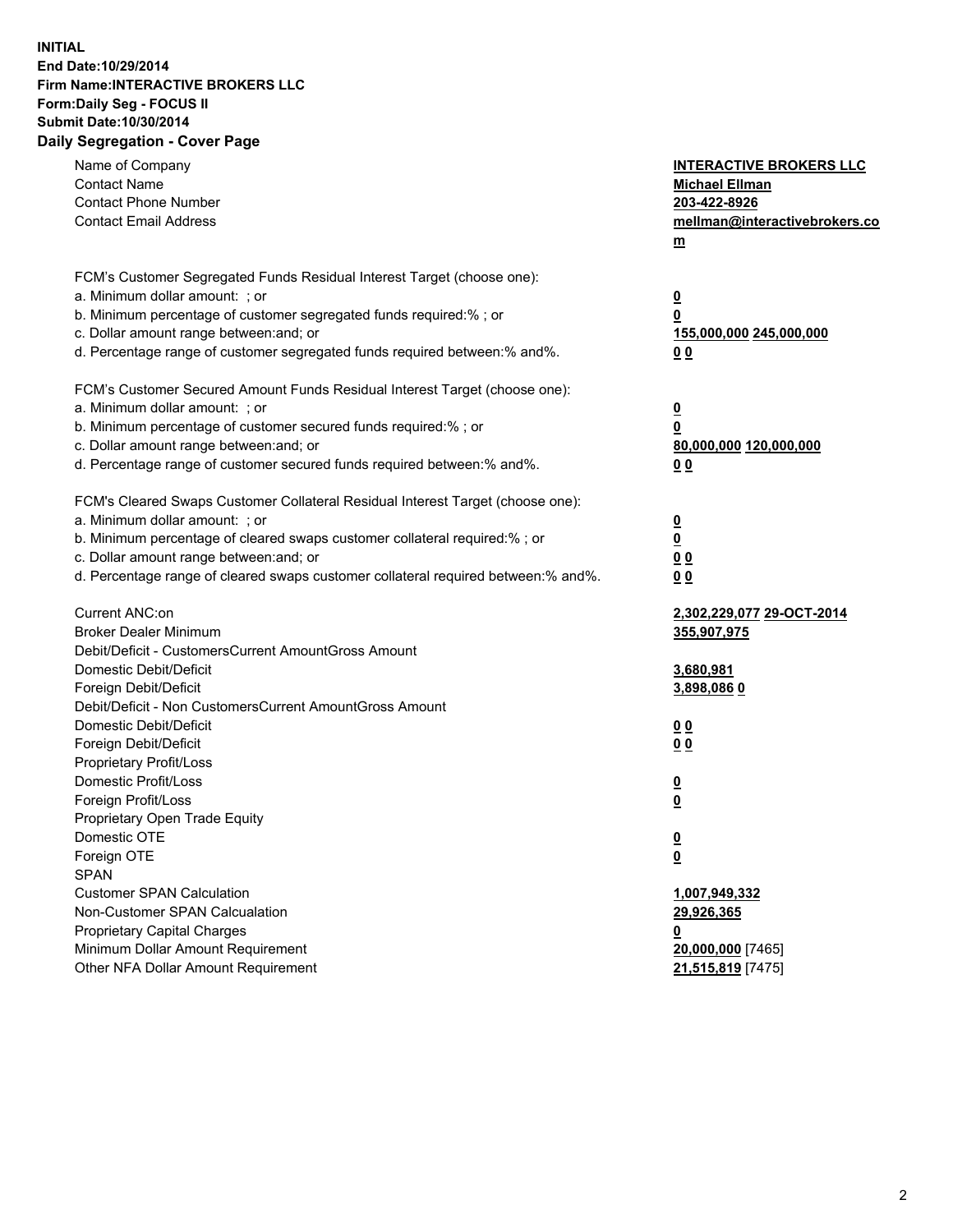## **INITIAL End Date:10/29/2014 Firm Name:INTERACTIVE BROKERS LLC Form:Daily Seg - FOCUS II Submit Date:10/30/2014 Daily Segregation - Secured Amounts**

|     | Foreign Futures and Foreign Options Secured Amounts                                                        |                                   |
|-----|------------------------------------------------------------------------------------------------------------|-----------------------------------|
|     | Amount required to be set aside pursuant to law, rule or regulation of a foreign                           | $0$ [7305]                        |
|     | government or a rule of a self-regulatory organization authorized thereunder                               |                                   |
| 1.  | Net ledger balance - Foreign Futures and Foreign Option Trading - All Customers                            |                                   |
|     | A. Cash                                                                                                    | 304,683,659 [7315]                |
|     | B. Securities (at market)                                                                                  | $0$ [7317]                        |
| 2.  | Net unrealized profit (loss) in open futures contracts traded on a foreign board of trade                  | -6,153,957 [7325]                 |
| 3.  | Exchange traded options                                                                                    |                                   |
|     | a. Market value of open option contracts purchased on a foreign board of trade                             | 131,908 [7335]                    |
|     | b. Market value of open contracts granted (sold) on a foreign board of trade                               | -398,917 [7337]                   |
| 4.  | Net equity (deficit) (add lines 1.2. and 3.)                                                               | 298,262,693 [7345]                |
| 5.  | Account liquidating to a deficit and account with a debit balances - gross amount                          | <u>3,898,086</u> [7351]           |
|     | Less: amount offset by customer owned securities                                                           | 0 [7352] 3,898,086 [7354]         |
| 6.  | Amount required to be set aside as the secured amount - Net Liquidating Equity                             | 302,160,779 [7355]                |
|     | Method (add lines 4 and 5)                                                                                 |                                   |
| 7.  | Greater of amount required to be set aside pursuant to foreign jurisdiction (above) or line                | 302,160,779 [7360]                |
|     | 6.                                                                                                         |                                   |
|     | FUNDS DEPOSITED IN SEPARATE REGULATION 30.7 ACCOUNTS                                                       |                                   |
| 1.  | Cash in banks                                                                                              |                                   |
|     | A. Banks located in the United States                                                                      | 345,708,703 [7500]                |
|     | B. Other banks qualified under Regulation 30.7                                                             | 0 [7520] 345,708,703 [7530]       |
| 2.  | Securities                                                                                                 |                                   |
|     | A. In safekeeping with banks located in the United States                                                  | $0$ [7540]                        |
|     | B. In safekeeping with other banks qualified under Regulation 30.7                                         | 0 [7560] 0 [7570]                 |
| 3.  | Equities with registered futures commission merchants                                                      |                                   |
|     | A. Cash                                                                                                    | $0$ [7580]                        |
|     | <b>B.</b> Securities                                                                                       | $0$ [7590]                        |
|     | C. Unrealized gain (loss) on open futures contracts                                                        | $0$ [7600]                        |
|     | D. Value of long option contracts                                                                          | $0$ [7610]                        |
|     | E. Value of short option contracts                                                                         | 0 [7615] 0 [7620]                 |
| 4.  | Amounts held by clearing organizations of foreign boards of trade                                          |                                   |
|     | A. Cash                                                                                                    | $0$ [7640]                        |
|     | <b>B.</b> Securities                                                                                       | $0$ [7650]                        |
|     | C. Amount due to (from) clearing organization - daily variation                                            | $0$ [7660]                        |
|     | D. Value of long option contracts                                                                          | $0$ [7670]                        |
|     | E. Value of short option contracts                                                                         | 0 [7675] 0 [7680]                 |
| 5.  | Amounts held by members of foreign boards of trade                                                         |                                   |
|     | A. Cash                                                                                                    | 59,603,303 [7700]                 |
|     | <b>B.</b> Securities                                                                                       | $0$ [7710]                        |
|     | C. Unrealized gain (loss) on open futures contracts                                                        | 2,204,006 [7720]                  |
|     | D. Value of long option contracts                                                                          | 131,902 [7730]                    |
|     | E. Value of short option contracts                                                                         | -398,902 [7735] 61,540,309 [7740] |
| 6.  | Amounts with other depositories designated by a foreign board of trade                                     | $0$ [7760]                        |
| 7.  | Segregated funds on hand                                                                                   | $0$ [7765]                        |
| 8.  | Total funds in separate section 30.7 accounts                                                              | 407,249,012 [7770]                |
| 9.  | Excess (deficiency) Set Aside for Secured Amount (subtract line 7 Secured Statement<br>Page 1 from Line 8) | 105,088,233 [7380]                |
| 10. | Management Target Amount for Excess funds in separate section 30.7 accounts                                | 80,000,000 [7780]                 |
| 11. | Excess (deficiency) funds in separate 30.7 accounts over (under) Management Target                         | 25,088,233 [7785]                 |
|     |                                                                                                            |                                   |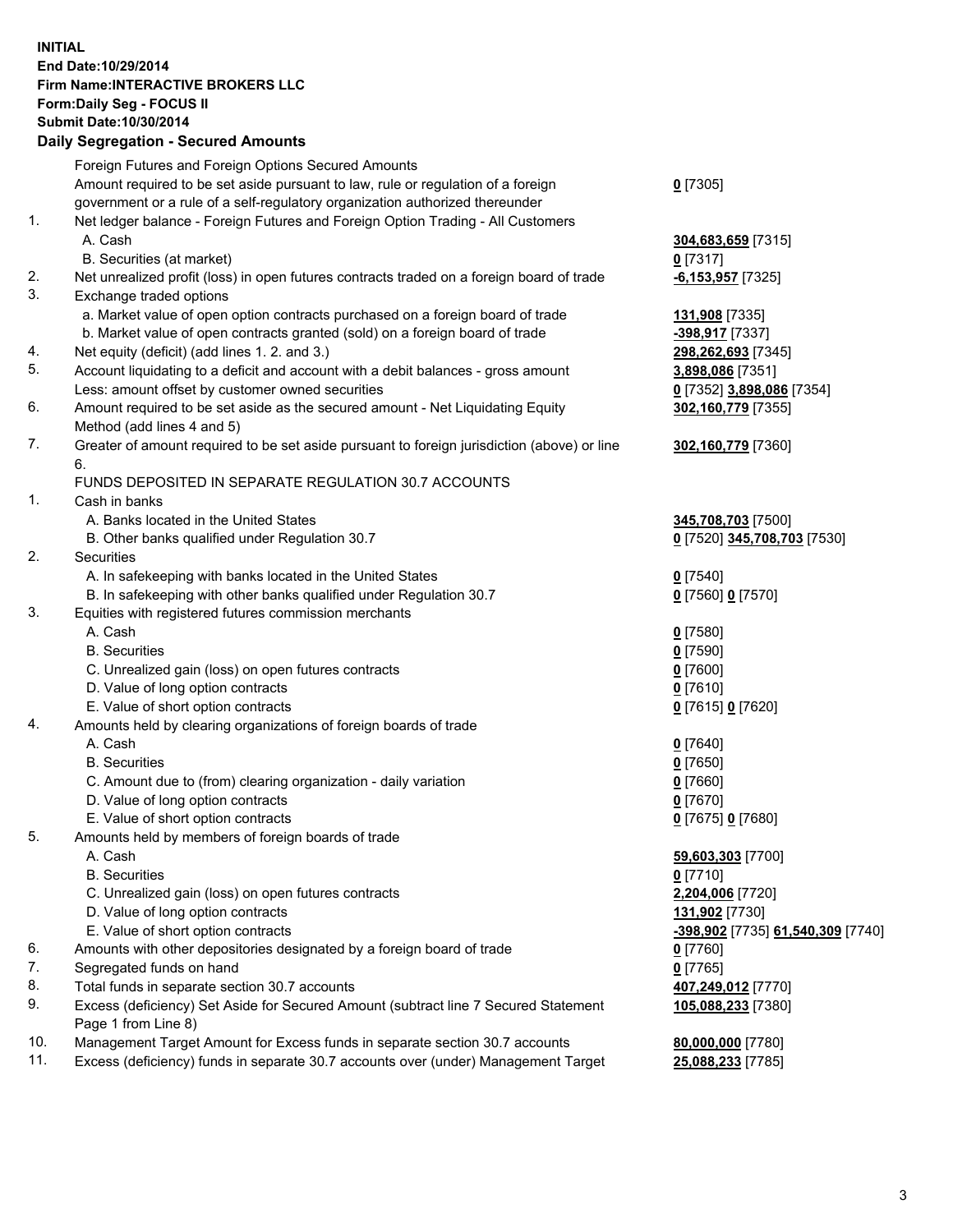**INITIAL End Date:10/29/2014 Firm Name:INTERACTIVE BROKERS LLC Form:Daily Seg - FOCUS II Submit Date:10/30/2014 Daily Segregation - Segregation Statement** SEGREGATION REQUIREMENTS(Section 4d(2) of the CEAct) 1. Net ledger balance A. Cash **2,336,113,346** [7010] B. Securities (at market) **0** [7020] 2. Net unrealized profit (loss) in open futures contracts traded on a contract market **-72,114,317** [7030] 3. Exchange traded options A. Add market value of open option contracts purchased on a contract market **83,623,606** [7032] B. Deduct market value of open option contracts granted (sold) on a contract market **-154,774,501** [7033] 4. Net equity (deficit) (add lines 1, 2 and 3) **2,192,848,134** [7040] 5. Accounts liquidating to a deficit and accounts with debit balances - gross amount **3,680,981** [7045] Less: amount offset by customer securities **0** [7047] **3,680,981** [7050] 6. Amount required to be segregated (add lines 4 and 5) **2,196,529,115** [7060] FUNDS IN SEGREGATED ACCOUNTS 7. Deposited in segregated funds bank accounts A. Cash **237,718,014** [7070] B. Securities representing investments of customers' funds (at market) **1,213,397,499** [7080] C. Securities held for particular customers or option customers in lieu of cash (at market) **0** [7090] 8. Margins on deposit with derivatives clearing organizations of contract markets A. Cash **9,804,905** [7100] B. Securities representing investments of customers' funds (at market) **77,532,499** [7110] C. Securities held for particular customers or option customers in lieu of cash (at market) **0** [7120] 9. Net settlement from (to) derivatives clearing organizations of contract markets **1,040,535** [7130] 10. Exchange traded options A. Value of open long option contracts **993,892** [7132] B. Value of open short option contracts **-4,381,152** [7133] 11. Net equities with other FCMs A. Net liquidating equity **-26,576,220** [7140] B. Securities representing investments of customers' funds (at market) **889,969,729** [7160] C. Securities held for particular customers or option customers in lieu of cash (at market) **0** [7170] 12. Segregated funds on hand **0** [7150] 13. Total amount in segregation (add lines 7 through 12) **2,399,499,701** [7180] 14. Excess (deficiency) funds in segregation (subtract line 6 from line 13) **202,970,586** [7190] 15. Management Target Amount for Excess funds in segregation **155,000,000** [7194]

16. Excess (deficiency) funds in segregation over (under) Management Target Amount Excess

**47,970,586** [7198]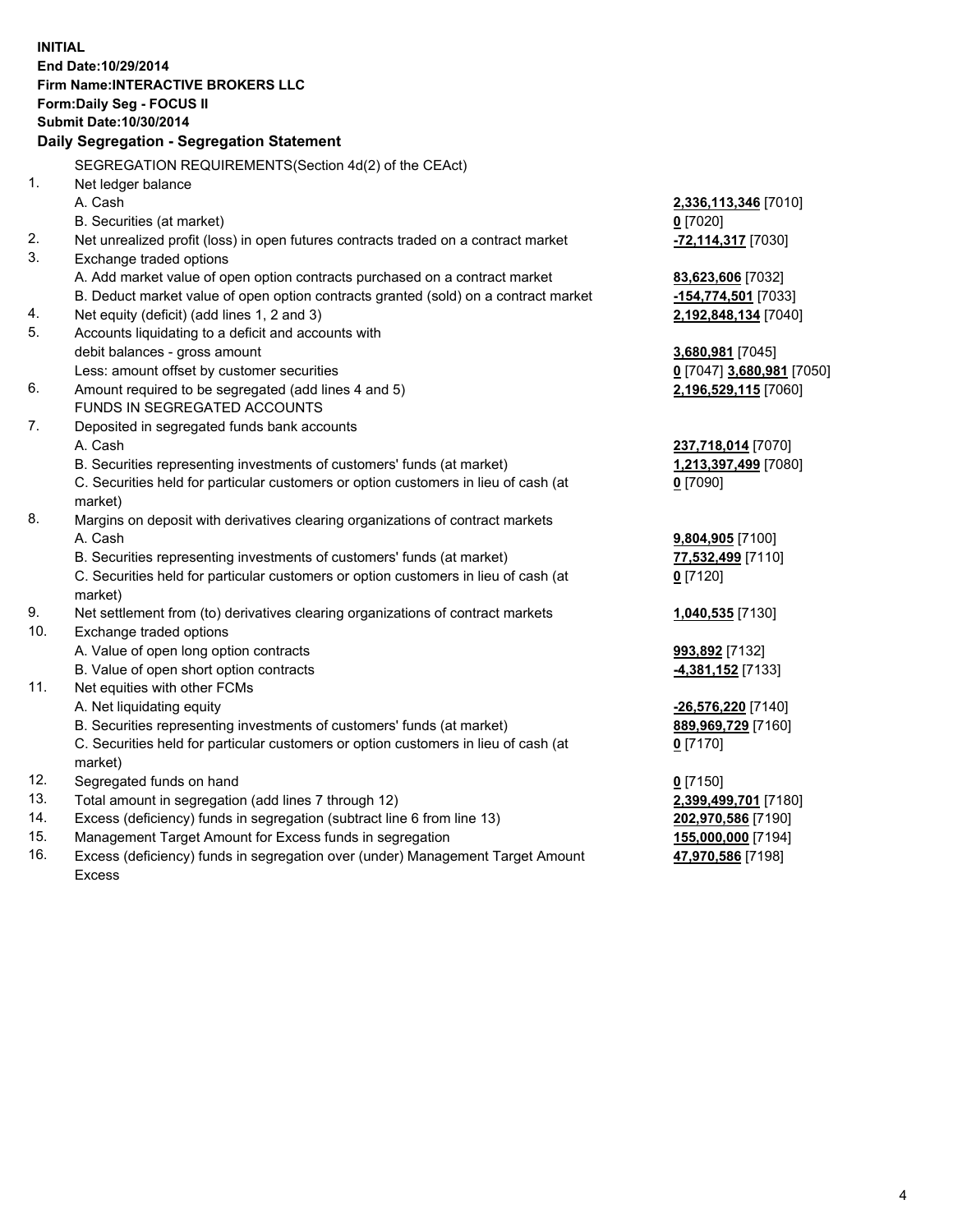## **INITIAL End Date:10/29/2014 Firm Name:INTERACTIVE BROKERS LLC Form:Daily Seg - FOCUS II Submit Date:10/30/2014 Daily Segregation - Supplemental**

| $\blacksquare$ | Total gross margin deficiencies - Segregated Funds Origin                              | 19,465 [9100]  |
|----------------|----------------------------------------------------------------------------------------|----------------|
| $\blacksquare$ | Total gross margin deficiencies - Secured Funds Origin                                 | 104,481 [9101] |
| $\blacksquare$ | Total gross margin deficiencies - Cleared Swaps Customer Collateral Funds Origin       | $0$ [9102]     |
| $\blacksquare$ | Total gross margin deficiencies - Noncustomer and Proprietary Accounts Origin          | $0$ [9103]     |
| $\blacksquare$ | Total number of accounts contributing to total gross margin deficiencies - Segregated  | 6 [9104]       |
|                | Funds Origin                                                                           |                |
| $\blacksquare$ | Total number of accounts contributing to total gross margin deficiencies - Secured     | $2$ [9105]     |
|                | Funds Origin                                                                           |                |
| $\blacksquare$ | Total number of accounts contributing to the total gross margin deficiencies - Cleared | $0$ [9106]     |
|                | Swaps Customer Collateral Funds Origin                                                 |                |
| $\blacksquare$ | Total number of accounts contributing to the total gross margin deficiencies -         | $0$ [9107]     |
|                | Noncustomer and Proprietary Accounts Origin                                            |                |
| $\blacksquare$ | Upload a copy of the firm's daily margin report the FCM uses to issue margin calls     |                |
|                | which corresponds with the reporting date.                                             |                |

10.29.2014 Commodity Margin Deficiency Report.xls